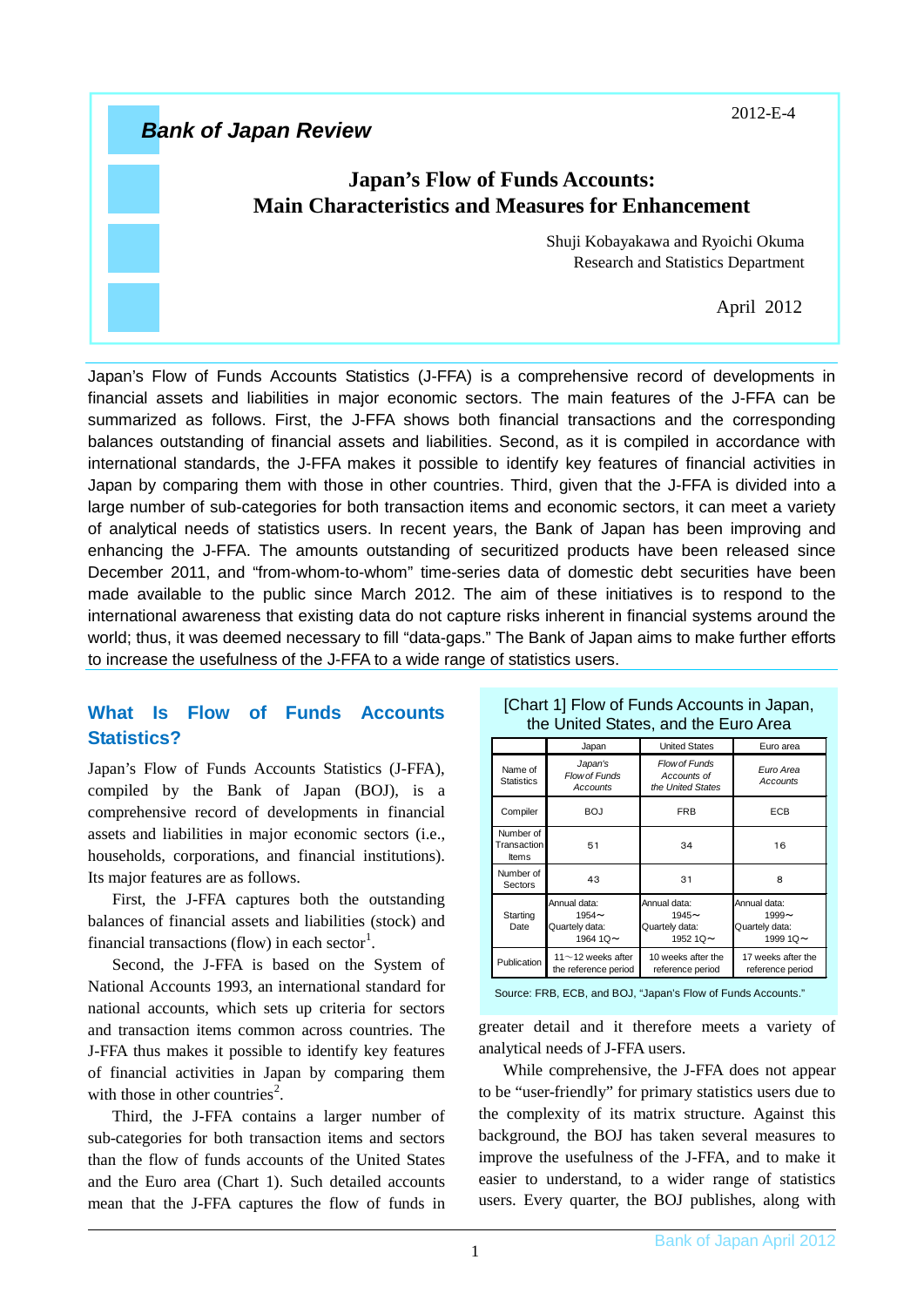the data, the basic figures of the J-FFA, which intend to guide statistics users to focus on major developments in the most recent quarterly data. Moreover, the BOJ makes public on its website an explanation of the J-FFA and the way it is compiled<sup>[3](#page-6-2)</sup>.

As part of such efforts, this *Review* will present trends in the J-FFA from a long-term perspective. It will also discuss the efforts being made to further improve the J-FFA. In addition, this *Review* will present the BOJ's steps to address "data gaps," that is, the fact that existing statistical data are not sufficient to fully capture the risks inherent in financial systems around the world.

## **Financial Developments from the Perspective of the J-FFA**

### *Stocks and flows*

Chart 2 shows the outstanding balances of the financial assets and liabilities of the major sectors (i.e., households, private non-financial corporations, etc.), at the end of fiscal 1990 (March 31, 1991), fiscal 2000, and September 2011.

In the household sector, the total amount of financial assets has continued to increase, largely due to increases in currency and deposits, although the rate of increase has moderated in recent years. Meanwhile, at private non-financial corporations, fund raising (through borrowing from financial institutions and issuing of securities) has continued to decline. At the same time, fund-raising by the general government through the issuance of Japanese government bonds (JGBs) has increased at a rapid pace. At the end of September 2011, the amount raised by the general government through JGB issuance totaled 1,093 trillion yen -- 3.7 times as much as the amount at the end of fiscal 1990. Reflecting such financial developments, on depository corporations' assets side, holdings of JGBs have increased, while on the liabilities side, retail deposits have also increased. As a result, the size of their balance sheets reached 1,544 trillion yen at the end of September 2011.

Another way of looking at financial developments is to examine financial surpluses or deficits, which are the difference between the amount of funds invested and raised. Doing so shows the savings and investment balance from the financial side. Because the J-FFA is released 11-12 weeks after the reference period, this provides much more timely information than the national accounts. The J-FFA also provides quarterly figures, which are not available in the national accounts. Chart 3 shows the financial



Source: BOJ, "Japan's Flow of Funds Accounts."





surplus/deficit for the 1980s, 1990s, and 2000s. Focusing on the 2000s, the chart shows the following. First, the financial surplus of households has declined; second, the financial position of private non-financial corporations turned from deficit to surplus, and the surplus now exceeds that of the household sector; and third, the financial deficits of the general government and the overseas sectors have increased. The decline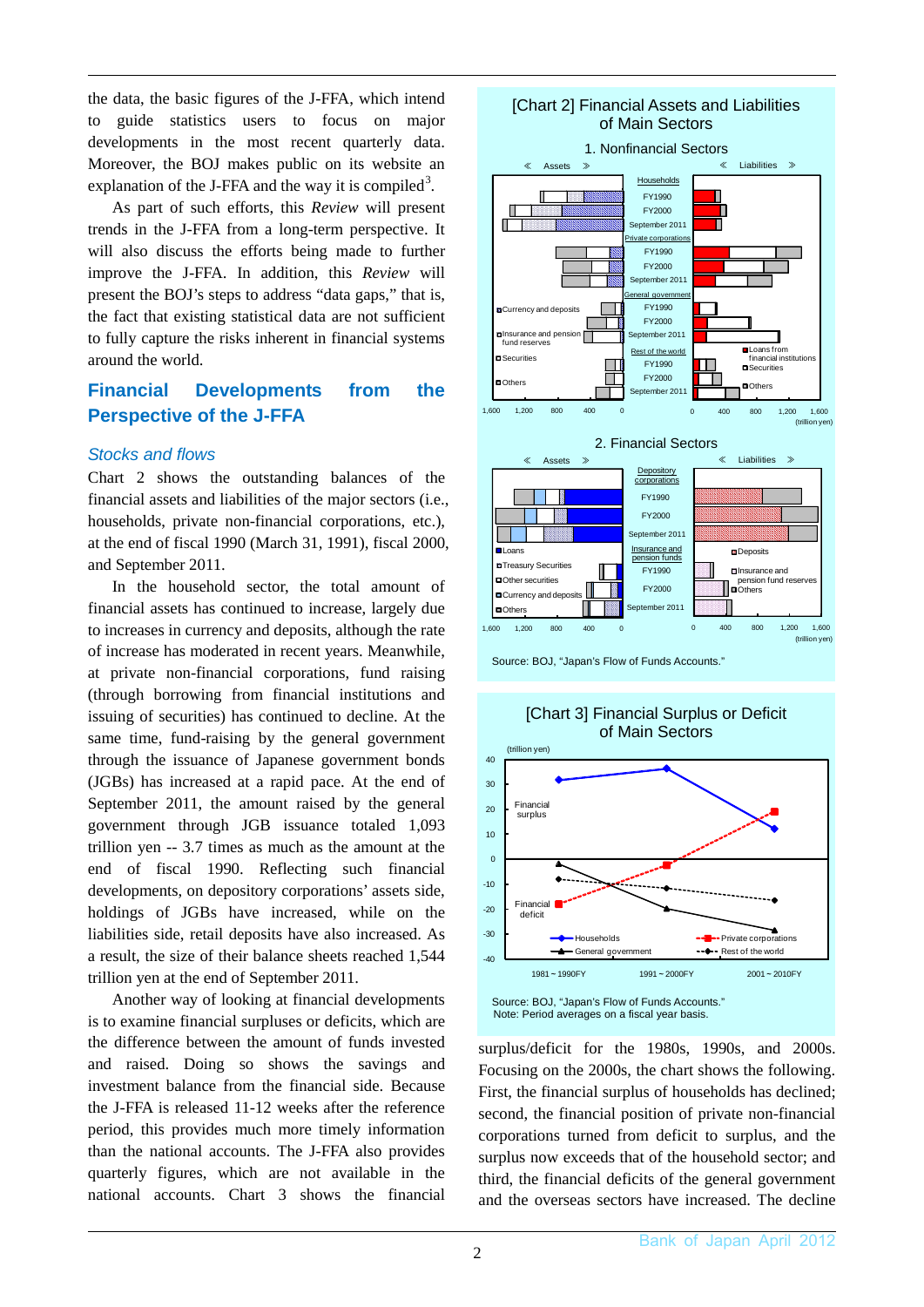in the financial surplus of households reflects the secular downward trend of the savings rate resulting from the aging of the population. Likewise, the surplus of private non-financial corporations reflects the secular decline in domestic investment, while the growing deficit of the general government reflects the expansion of the budget deficit. The overall balance of the financial surplus/deficit in these sectors manifests itself in the financial deficit of the overseas sector (surplus of outward investment = current account surplus).

In sum, the financial stock and flow data provided in the J-FFA make it possible to examine economic developments in Japan from a financial perspective, and combined with other financial data, allow a richer analysis (An example of this is provided in the Box, which looks at the impact of the Great East Japan Earthquake of March 2011 as revealed in financial statistics).

#### *International comparison*

Next, differences in the structure of financial intermediation among different countries and regions are examined. To this end, Chart 4 shows the ratio of financial assets held by financial intermediaries to nominal GDP for Japan, the United States, and the Euro area at the end of fiscal 2000, fiscal 2010, and September 2011. In Japan, depository corporations hold a far greater amount of financial assets than insurance and pension funds and other financial intermediaries (e.g., securities companies). In the Euro area, too, since the end of fiscal 2010, depository corporations have held about the same amount of financial assets relative to nominal GDP as their counterparts in Japan. In contrast, in the United States, the amount of financial assets relative to nominal GDP held by financial intermediaries is relatively small, while the amount held by other financial intermediaries is high<sup>[4](#page-6-3)</sup>. Looking at changes over time, in Japan, the amount of financial assets held by the different types of financial intermediaries remained more or less unchanged. In contrast, in the Euro area, the amount of financial assets held by depository corporations and other financial intermediaries increased notably in the 2000s, while in the United States, the amount of financial assets held by those financial intermediaries also increased in the 2000s.

To examine the reason for the differences in the role of depository corporations, Chart 5 shows the pattern of financial assets held by households in the three economies. In Japan, deposits make up a large share of household financial assets, whereas in the



Source: FRB, ECB, and BOJ, "Japan's Flow of Funds Accounts."



### [Chart 5] Type of Financial Assets Held by Households

United States, deposits make up only a small share and instead investment assets such as equities and bonds account for the large share. This explains the substantial difference in financial assets held by depository corporations in Japan and the United States. In the Euro area, however, the amount of financial assets relative to nominal GDP held by depository corporations is more or less the same as that in Japan. Nevertheless, the amount of households' deposits relative to nominal GDP is much smaller than that in Japan. In fact, the total amount of funds raised through deposits at depository corporations in the Euro area stood at 22.7 trillion euro at the end of September 2011. Out of this, 5.8 trillion euro consisted of deposits by households, whereas deposits by depository corporations stood at 8.1 trillion euro, accounting for almost 40 percent of total deposits. Thus, whereas Japanese depository corporations raise funds primarily through deposits by households (i.e., through retail funding), their counterparts in the Euro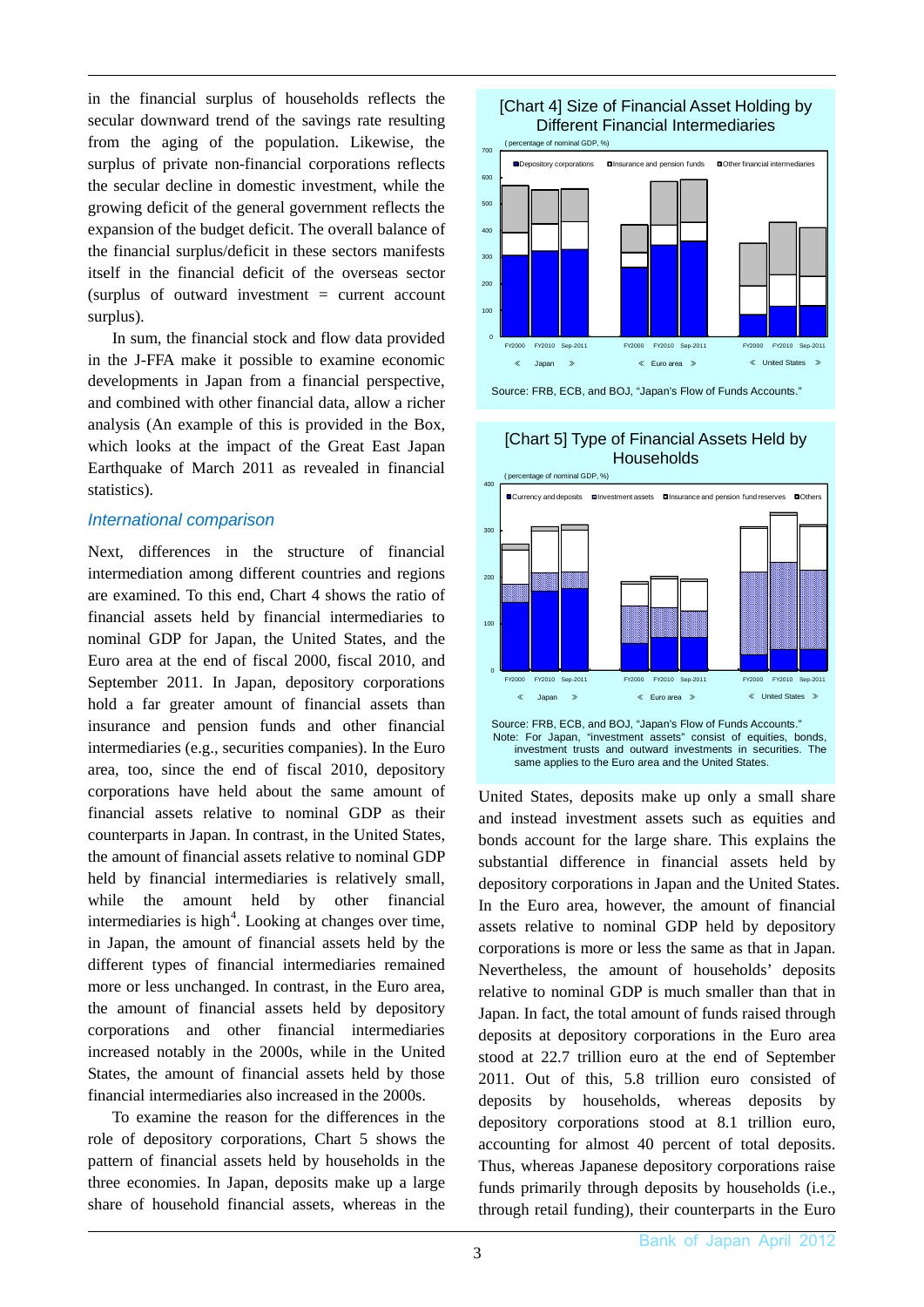area to a large extent depend on deposits from each other (i.e., through wholesale funding). Such reliance on wholesale funding has contributed to the expansion of the balance sheets of depository corporations in the Euro area<sup>[5](#page-6-4)</sup>.

As this brief analysis shows, the international comparison of flow of funds accounts statistics makes it possible to grasp differences in financial structures among different economies even though at first glance they may appear to be similar.

### *Detailed sub-categories of transaction items and sectors*

Finally, this section looks at financial activity in Japan by examining the detailed sub-categories of transaction items and sectors.

In Japan, as the funds raised by the general government through JGB issuance have increased, the amount of JGBs held by each sector has grown as well. Chart 6 shows the outstanding balances of government securities (represented by the size of circles), the share that government securities make up in a particular sector's total financial assets (y-axis), and the share of total government securities held by each sector (x-axis). The chart shows that, in Japan, government securities holdings by depository corporations and insurance and pension funds have increased, reaching 360 trillion yen (39 percent of the total amount outstanding of the JGBs) and 188 trillion yen (20 percent), respectively. Holding by overseas investors

has also gradually increased, and now stands at 76 trillion yen (8 percent). In the United States, overseas investors have become ever more important as the principal holders of government securities. With respect to the Euro area, sector-by-sector information on government securities holdings issued within the area is not available due to data constraints.

Next, the network of lending and borrowing relationships between different sectors is analyzed. For Japan, one can identify such networks by relying on the Detailed Flow of Funds Accounts (D-FFA), where the assets of one sector can be linked to the liabilities of another<sup>[6](#page-6-5)</sup>. Chart 7 shows this network for Japan, as well as for the Euro area for comparison<sup>[7](#page-6-6)</sup>. In Japan, loans from depository corporations to private non-financial corporations and households are the principal channels of funding. In this regard, the network in the Euro area is very similar. However, the chart also highlights differences between the two economies. In Japan, loans from other financial institutions -- primarily loans from public financial institutions – are also substantial, while this is not the case in the Euro area. With respect to the United States, these data are unavailable. While Chart 7 shows the network of lending and borrowing only for seven major sectors, the J-FFA makes it possible to examine such networks in greater detail for a larger number of sub-categories. In contrast, for the Euro area, this is not possible due to data constraints $8$ .



Source: FRB and BOJ, "Japan's Flow of Funds Accounts.

Note: For Japan, "government securities" consist of the total of treasury discount bills, central government securities, and Fiscal-Investment-and -Loan-Program bonds. For the United States, "government securities" consist of treasury bills and other treasury securities (excluding savings bonds, which are unmarketable). For the definition of financial intermediaries in the United States, please refer to "Flow of Funds - Overview of Japan, the United States and the Euro Area –".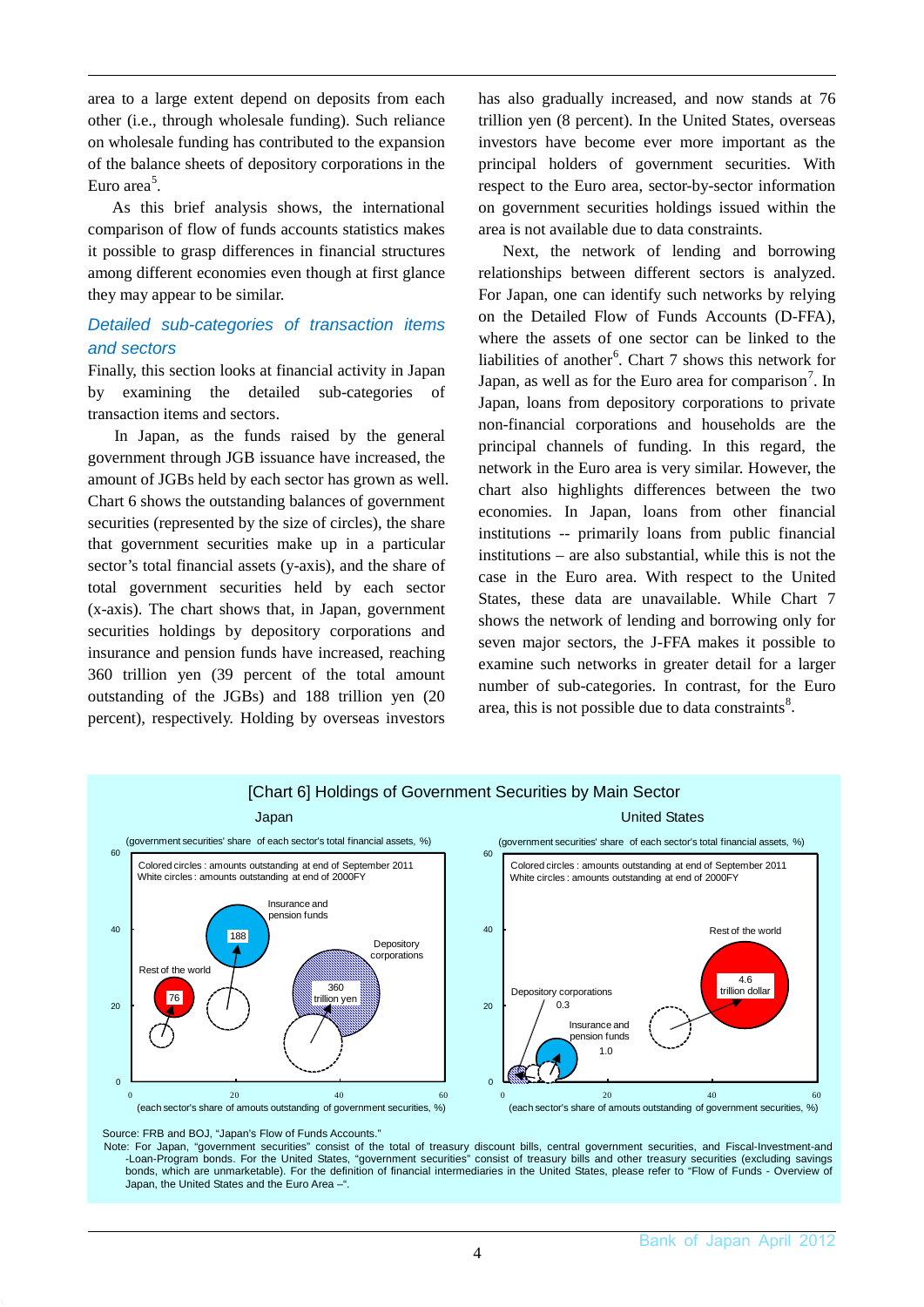

Thus, even when compared with similar data for other major economies, the J-FFA is a source of rich and detailed data that meet the needs of a variety of statistics users and make it possible comprehensively capture economic activity in Japan from a financial perspective.

## **Further development and enhancement of the J-FFA**

In response to the global financial crisis triggered by the collapse of the Lehman Brothers in September 2008, the G20 financial ministers and central bank governors in October 2009 adopted a report entitled "The Financial Crisis and Information Gaps." The report calls for the development of financial accounts by sector (i.e., statistics to identify the network relationship between sectors). Each country is now working on the compilation of such data. The Bank of Japan is also making various efforts for the further development and enhancement of the J-FFA, while cooperating with relevant parties.

First, securities statistics have been enhanced. By re-compiling basic data for the J-FFA, the BOJ started to release the amounts outstanding of securitized products in December 2011. Chart 8 shows that (a) the securitized products' market as a whole has been declining and (b) the only securitized product that has continued to grow is



mortgage-backed securities issued by the Japan Housing Finance Agency (i.e., so-called JHF MBS).

Second, the BOJ is working to develop data on bonds and loans by remaining maturity (time to maturity). The current J-FFA does not include statistics on bonds and loans classified by the remaining periods to maturity. Each G20 country is currently working on compiling sector-by-sector figures for bonds and loans classified into those with a remaining period of one year or less and those with a remaining period of more than one year, aiming to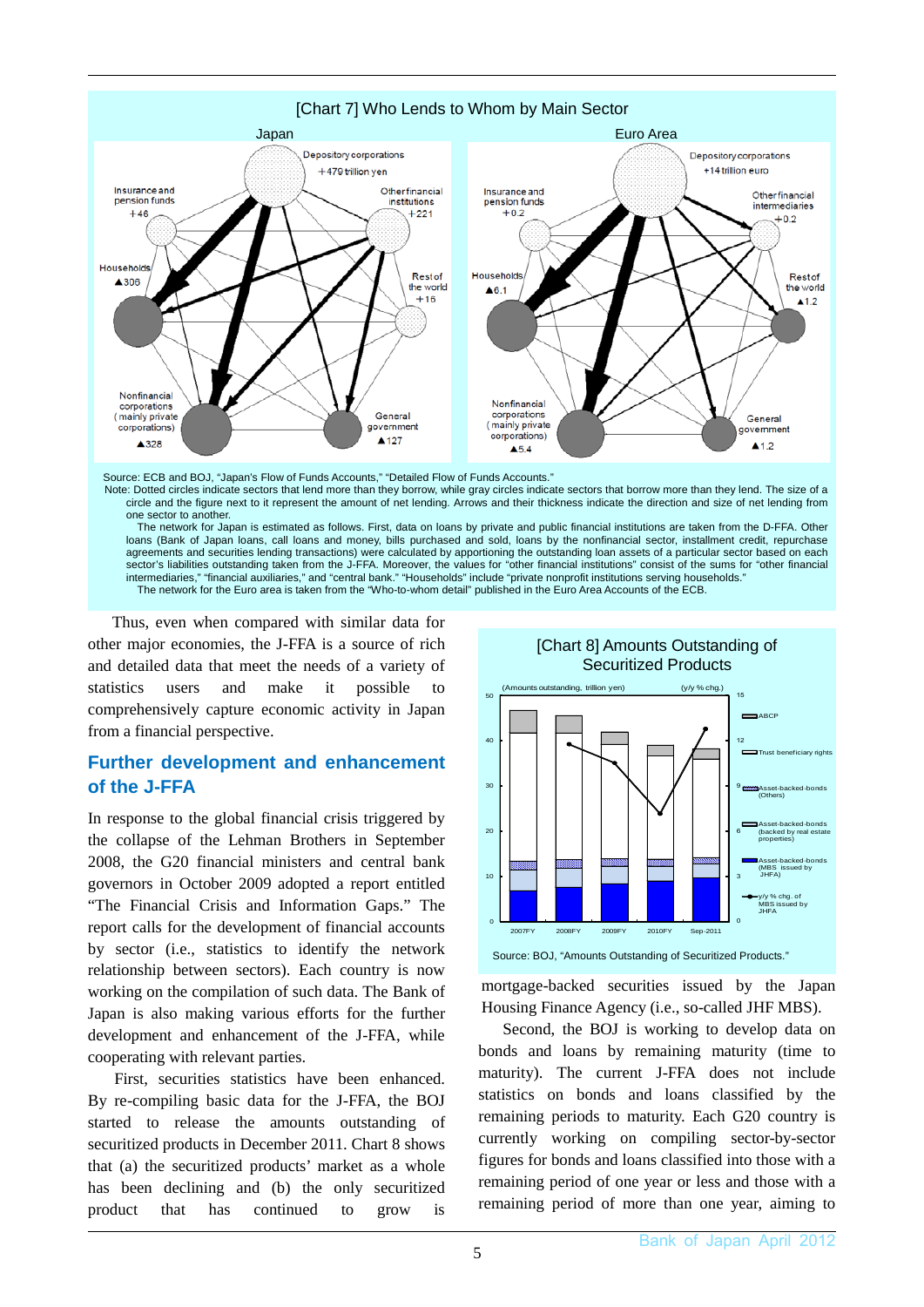capture maturity mismatch in balance sheets. The target date for the release of such data is 2014, although some countries have already started. For example, the Euro area has put in place a framework in which since June 2010 loan data is to be reported to the European Central Bank (ECB) by remaining

period, and publication of such data has begun. Japan plans to take similar steps with the help of reporting entities.

#### [Box] The impact of the Great East Japan Earthquake as revealed in financial statistics

Financial statistics allow one to examine the various ways in which the Great East Japan Earthquake of March 2011 affected households and private non-financial corporations.

(1) The J-FFA shows that following the earthquake, households' preference for liquidity intensified (Box Chart 1). The rate of increase in households' holdings of highly liquid assets rose sharply, with that of holdings of liquid deposits jumping to 5.2 percent year-on-year (against an average year-on-year rate of increase of 1.7 percent during the preceding five years) and that of holdings of currency reaching 2.4 percent year-on-year (against an average 1.4 percent year-on-year increase during the preceding five years). As a result, the share of liquid deposits in total financial assets rose to a new record of 21 percent (24 percent when currency is also included). On the other hand, the share of so-called "investment assets" (i.e., shares, bonds, investment trusts, and outward securities investment) in total financial assets declined, while there was no marked change in the share of time deposits.

 (2) Looking at deposits by area shows that after the earthquake, the outstanding balance of personal deposits rose much more sharply in the disaster-stricken Tohoku district than in Japan overall (Box Chart 2). This is attributable to the fact that while individuals increased liquidity in hand, there was also an inflow of donations and relief money to the region. Further, looking at loans by area shows that in the Tohoku district, loans are increasing at a faster pace than in Japan overall (Box Chart 3). How the rates of increase in deposits and loans behave as reconstruction demand fully takes hold will also be visible in those financial statistics.



[Box Chart 2] Personal Deposits by District [Box Chart 3] Loans and Bill Discounted by





Source: BOJ, "Japan's Flow of Funds Accounts." Note: "Investment assets" consist of equities, bonds, investment trusts, and outward investments in securities.

Source: BOJ, "Deposits by Prefecture (Domestically Licensed Banks)," "Loans and Bills Discounted by Prefecture (Domestically Licensed Banks)." Note: Figures for the Tohoku are the sum of personal deposits or loans handled by the branches of domestically licensed banks in Aomori, Iwate, Miyagi, Akita, Yamagata and Fukushima prefectures.